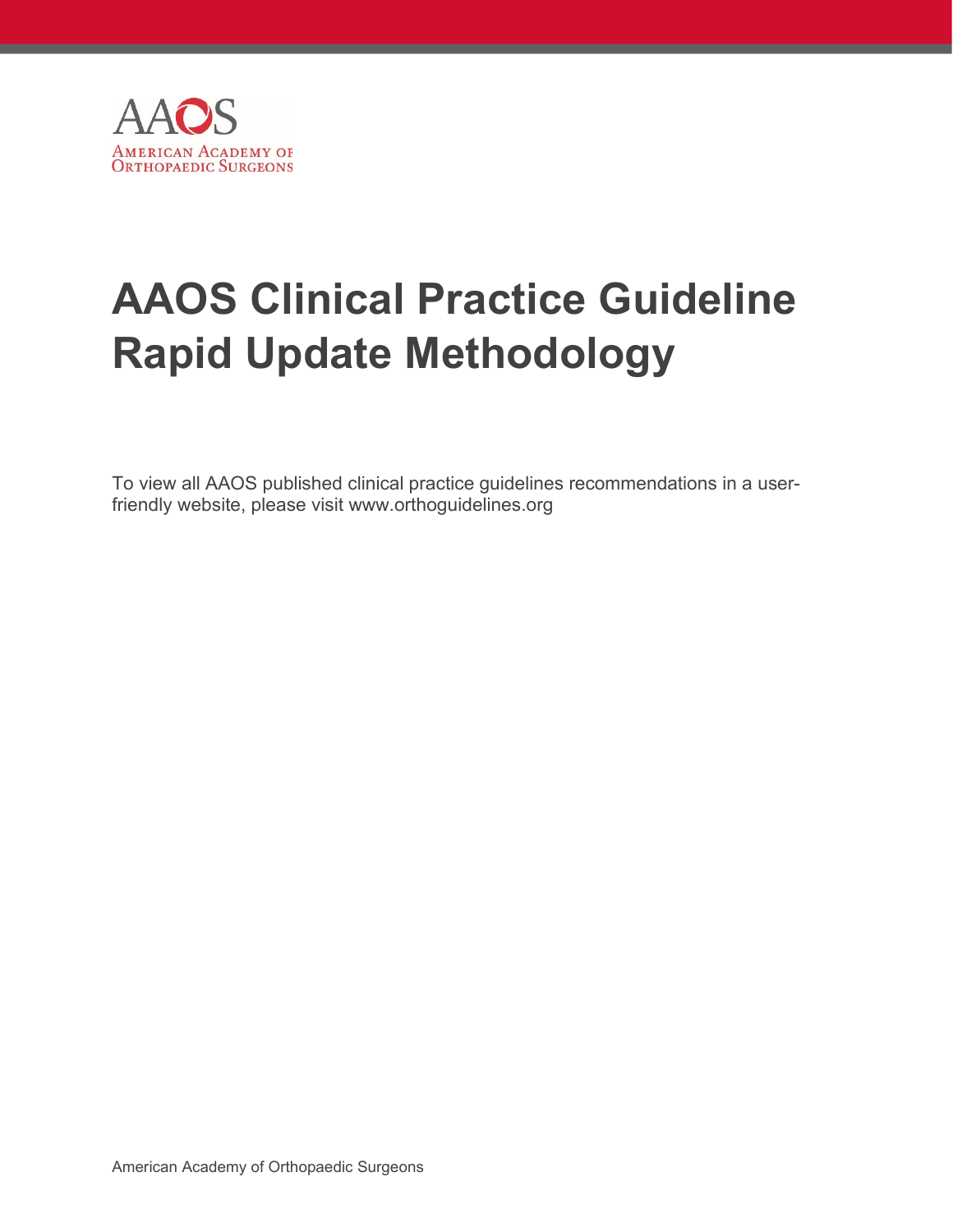# Contents

To view all AAOS published clinical practice guidelines recommendations in a user-friendly website, please visit www.orthoguidelines.org

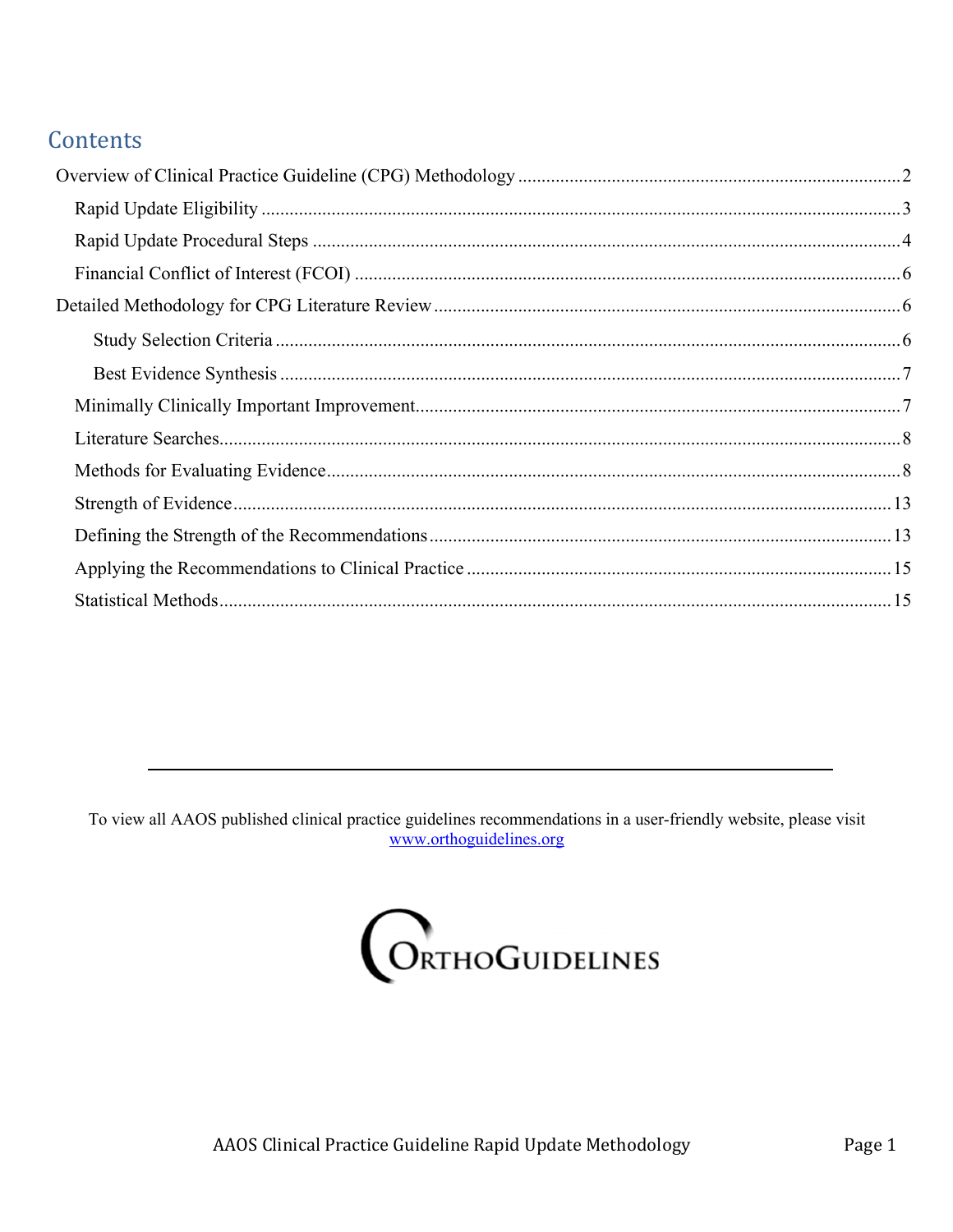# **Overview of Clinical Practice Guideline (CPG) Methodology**

The AAOS understands that only high-quality clinical practice CPG are credible, and we go to great lengths to ensure the integrity of the evidence analyses. The AAOS addresses bias beginning with the selection of CPG work group members. Applicants must participate in the AAOS Orthopaedic Disclosure Program, with enhanced disclosures pertaining to financial conflicts of interest, and CMS OpenPayments data is reviewed as well. Applicants with financial conflicts of interest (COI) related to the CPG topic cannot participate if the conflict occurred within one year of the start date of the CPG's development or if an immediate family member has, or has had, a relevant financial conflict. Additionally, all CPG development group members sign an attestation form agreeing to remain free of relevant financial conflicts for one year following the publication of the CPG. CPGs are prepared by physician CPG development groups (clinical experts) with the assistance of the AAOS Clinical Quality and Value (CQV) Department (methodologists) at the AAOS.

To view the full AAOS Clinical Practice Guideline Methodology please visit: https://www.aaos.org/quality/research-resources/methodology/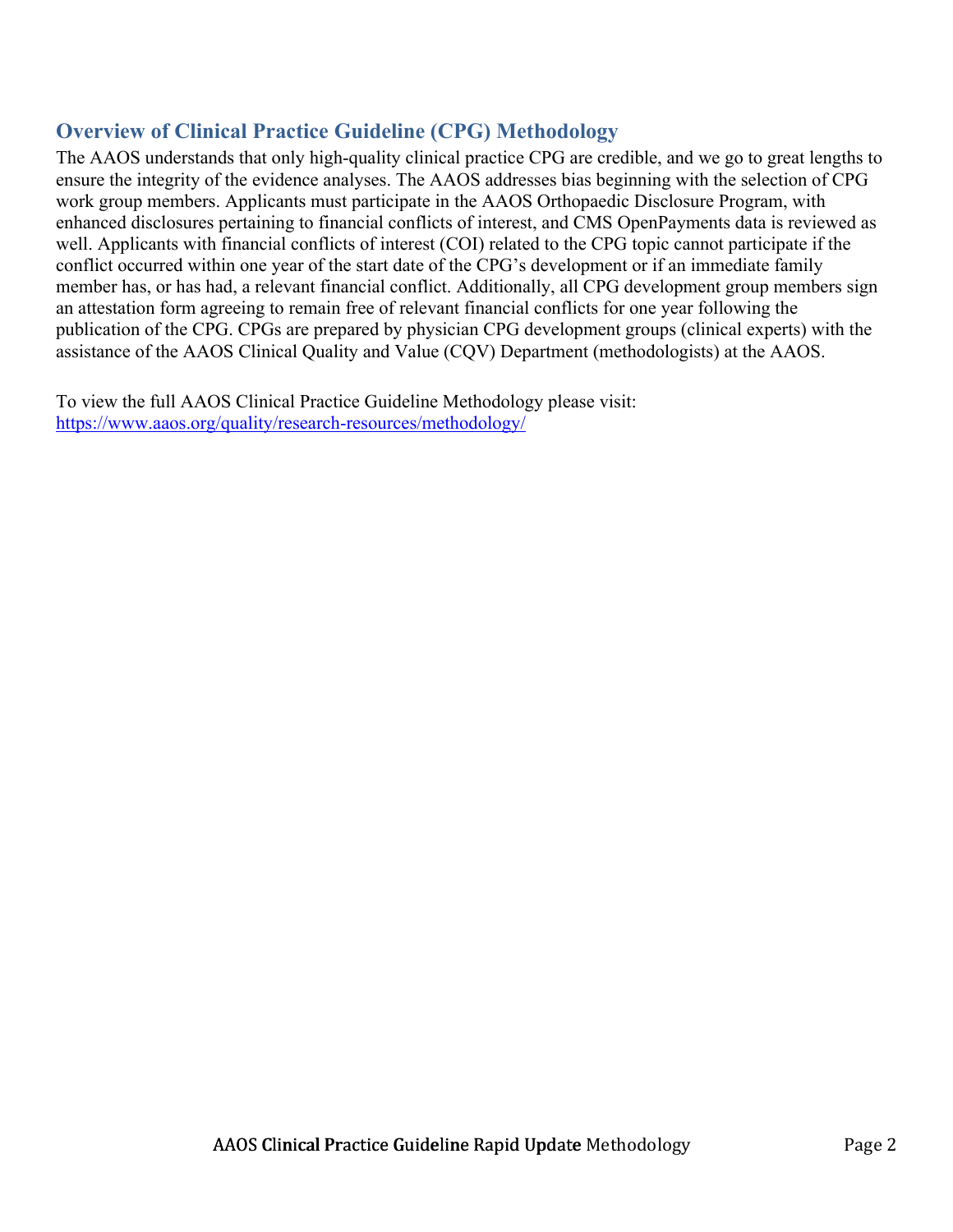# **Rapid Update Eligibility**

AAOS Clinical Practice Guidelines (CPGs) are eligible for update 5 years following publication. Rapid updates will be conducted when both (1) the original scope of the CPG (i.e. PICO questions and the treatments included, thereof) have continued relevance at the time of consideration of update and (2) substantial new evidence has not been published since the date of the last literature search.

When considering a guideline for a full versus a rapid update, the EBQV committee may evaluate the following before a decision is made:

- 1. Breadth of new publications: The committee will be provided with descriptive statistics outlining the results of a preliminary literature search of which includes all possibly relevant articles published after the original guideline's literature search. Understanding the 10% rule of abstract return to included articles (i.e. on average, 10% of abstracts are recalled for full text review and 10% of full texts are found relevant to the PICO questions of interest and included in the final guideline), the committee will evaluate if there is precedent to proceed with a rapid review (i.e. if the amount of new literature is small enough to benefit from a rapid review in place of convening a full work group and if the state of evidence does not substantially change the recommendations from the prior CPG – saving direct and indirect resources for other projects).
- 2. Prior to approving a rapid update, the EBQV committee may ask staff liaisons to reach out to the former chairs of the guideline to garner input regarding:
	- The preliminary literature search (see #1)
	- Novel, important therapies/techniques/procedures/clinical advances of which were absent from the previous guideline which would warrant important new PICO questions
	- Relevancy of prior CPG to current standards of care specifically with regards to any substantial change in clinical treatment or knowledge which would warrant consideration of a full update or recommendation to sunset the original CPG
	- Recommendations on moving forward with a rapid review in lieu of convening a full work group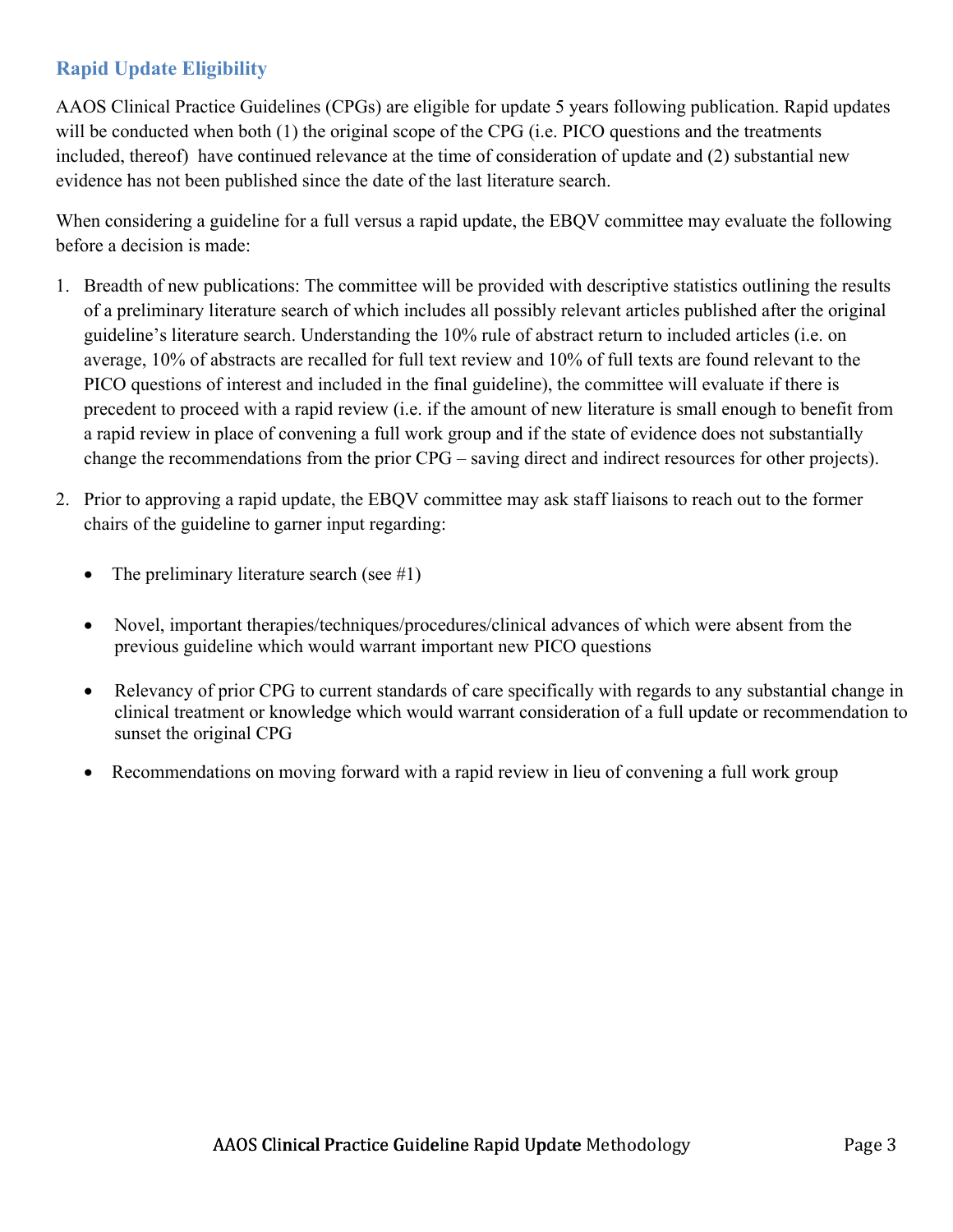# **Rapid Update Procedural Steps**

The AAOS Committee on Evidence-Based Quality and Value oversees the Rapid Update Process; any topic eligible for a rapid update must be approved by the Committee. Following approval, AAOS staff methodologists work under the guidance of Committee content experts via the following procedural steps:

- 1. The AAOS Medical Librarian runs the original search strategy to identify novel literature beginning from the end date of the last search up to the current date.
- 2. Committee content experts complete a review of the abstracts discovered via the updated literature search and highlight the abstracts for which appear particularly relevant to one or more of the PICO questions. The AAOS Medical Librarian subsequently recalls the full text of the identified articles/abstracts for review.
- 3. AAOS Staff Methodologists review the full text articles identified by the committee experts (as outlined in #2) and performs a secondary review of the abstracts to ensure all relevant literature is evaluated.
	- a. Committee content experts provide clinical input as necessary for study interpretation and relevancy to the PICO question as full-text articles are reviewed.
- 4. After full text article review has been completed (i.e. articles have either been identified for inclusion or exclusion), AAOS staff methodologists will perform quality appraisal and data extraction for all included articles.
- 5. Committee content experts, along with AAOS staff methodologists, will compare the updated literature search data with the original guideline recommendations and provide feedback regarding possible recommendation language and or strength of recommendation changes to the larger EBQV committee.
	- The recommendations are upgraded or downgraded as warranted when sufficient evidence is found. Recommendations without any new evidence and/or with insufficient evidence to warrant an upgraded strength remain the same. Recommendations are eligible for update only if the quality of additional literature warrants a strength change; the GRADE Evidence-to-Decision Framework will not be applied when determining updated recommendation strength.
	- Recommendation language is only updated to reflect the new strength of recommendation utilizing standard language stems that denote the strength of the recommendation. Recommendation language is not adjusted or editorialized apart from the language stem and remains as written in the original guideline.
	- The rationales as written by the original work group will remain unedited in most cases, save for inclusion of one to two sentences regarding the updated literature. If newly discovered evidence requires major revisions, AAOS staff will reach out to former chairs to ensure accuracy of revision language.
- 6. Guidelines published as rapid updates will be clearly marked with a disclaimer explaining the update process. A summary of changes made will be provided and the original recommendations will be listed in an appendix. Original work group member names will be included in the appendix, but clearly delineated as authors of the original guideline, not the rapid update. Authorship credit will be listed as AAOS Committee on Evidence-based Quality and Value, along with contributors, as warranted (e.g. former guideline chairs).
- 7. The Review Period reports from the original guideline will remain live on www.aaos.org and clearly marked as pertaining to the original guideline. As no substantive edits are made during a rapid update, a second external review will not be performed.
- 8. Guidelines published as rapid updates adhere to the same approval process as all AAOS Quality Products and require sequential approval from the AAOS Committee on Evidence-Based Quality and Value, AAOS Council on Research and Quality, and AAOS Board of Directors.
- 9. If a guideline is published as a rapid update, the accompanying Appropriate Use Criteria (AUC) may also be renewed and republished without reconvening writing and voting panels if the Committee content experts determine it is still appropriate as written.
- 10. Upon Board of Directors Approval, the updated guideline will be disseminated on OrthoGuidelines,

## AAOS Clinical Practice Guideline Rapid Update Methodology Page 4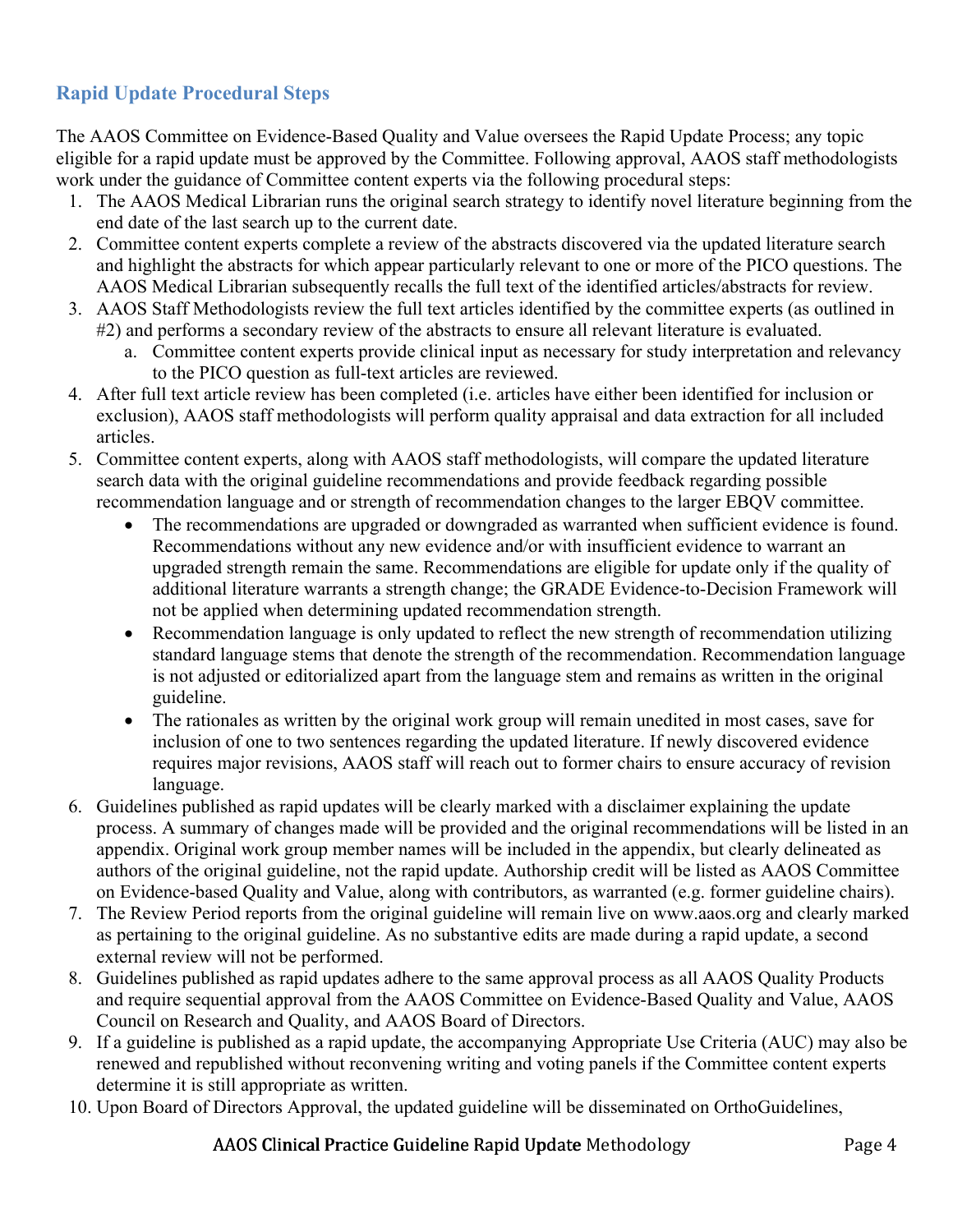aaos.org, in the GIN Library, the ECRI Guidelines Trust, Headline News Now, AAOS Social Media, and AAOS Now (if warranted).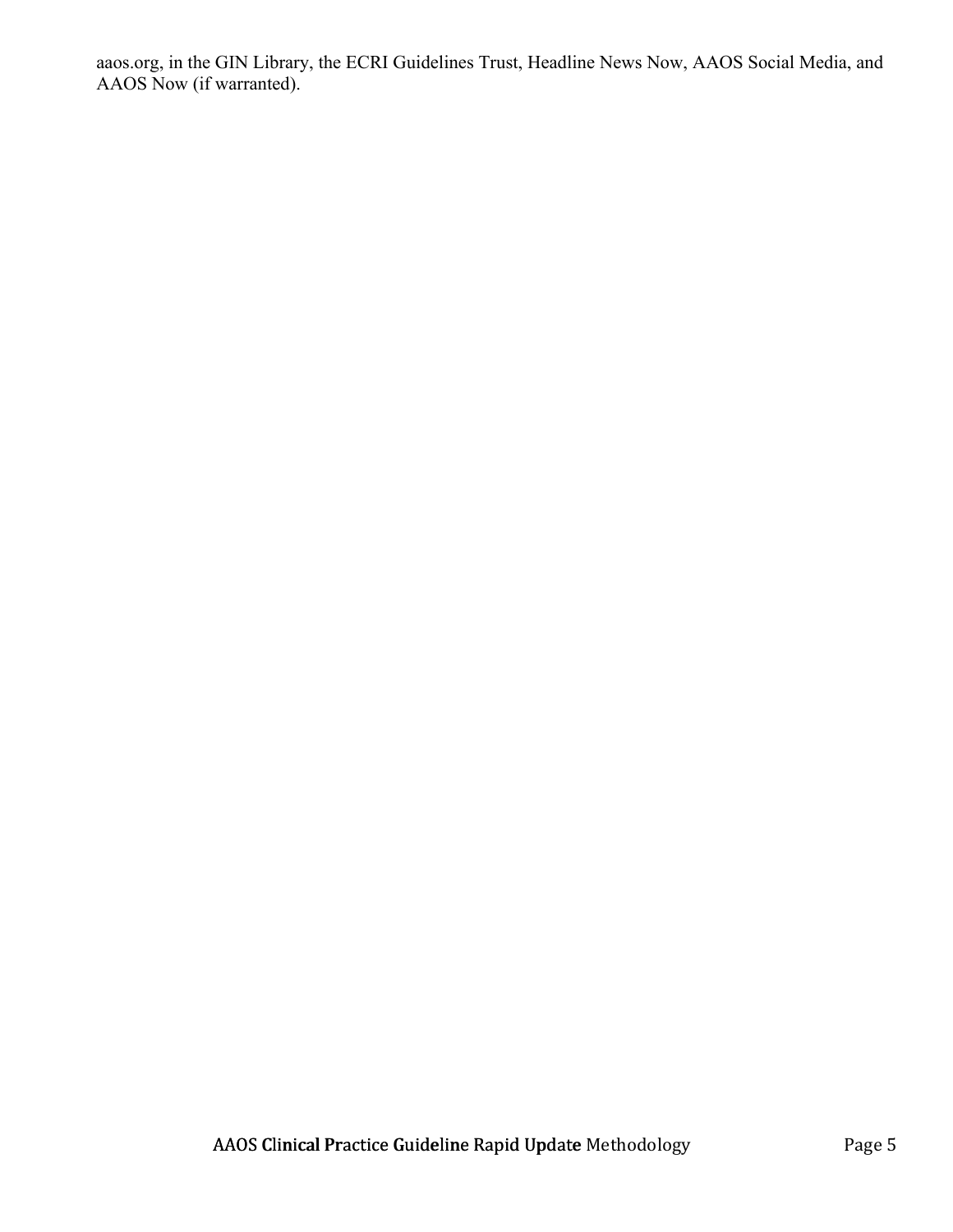## **Financial Conflict of Interest (FCOI)**

Clinical Practice Guidelines undergoing a Rapid Update are eligible only for recommendation strength upgrades based on any new supporting evidence that increases the strength of evidence as defined by AAOS methodology (e.g., studies published after the date of the original guideline's last literature search). If new evidence is discovered during the rapid update process of which the reviewers believe may change any of the original recommendations or prior decisions by the workgroup to upgrade or downgrade the recommendation based upon the Evidence to Decision framework, the rapid update process will cease and a full update with a newly formed clinician work group will commence. The overall scope (e.g., PICO questions and inclusion criteria) and final language of the entire document (e.g., recommendations, rationale, and introduction) are determined by the original work group and are not modifiable via the Rapid Updates methodology; content expert members of the Committee on Evidence-Based Quality and Value are asked to validate that the original recommendations are still supported by any newly discovered evidence. The original work group is fully vetted for any FCOI via the Clinical Practice Guidelines methodology and the Rapid Update subgroup, despite their lack of editorial freedom, is required to disclose via the AAOS disclosure process. The final decision regarding adoption of guidelines through the Rapid Update process will be discussed and voted on by the Evidence Based Quality and Value Committee, the Research and Quality Council, and the AAOS Board of Directors.

# **Detailed Methodology for CPG Literature Review**

## **Study Selection Criteria**

*A priori* article inclusion criteria are constructed for all CPGs. To be included in AAOS CPGs an article had to meet the following criteria:

#### Work Group Defined Criteria

- 1. Study must be of an *<disease topic of interest in original CPG>* injury or prevention thereof.
- 2. Study must be published after date of prior search.
- 3. Study should have <*number of patients as specified by the original work group*> or more patients per group
- 4. Study should have a minimum of <*as specified by the original work group*> days/weeks/months/years follow-up time

## Standard Criteria for all CPGs

- Article must be a full article report of a clinical study.
- Retrospective non-comparative case series, medical records review, meeting abstracts, meta-analyses, systematic reviews, historical articles, editorials, letters, and commentaries are *excluded*. Bibliographies of meta-analyses and systematic reviews will be examined to ensure inclusion of all relevant literature.
- Confounded studies (i.e. studies that give patients the treatment of interest AND another treatment) are *excluded*.
- Case series studies that have non-consecutive enrollment of patients are *excluded*.
- Controlled trials in which patients were not stochastically assigned to groups AND in which there was either a difference in patient characteristics or outcomes

AAOS Clinical Practice Guideline Rapid Update Methodology Page 6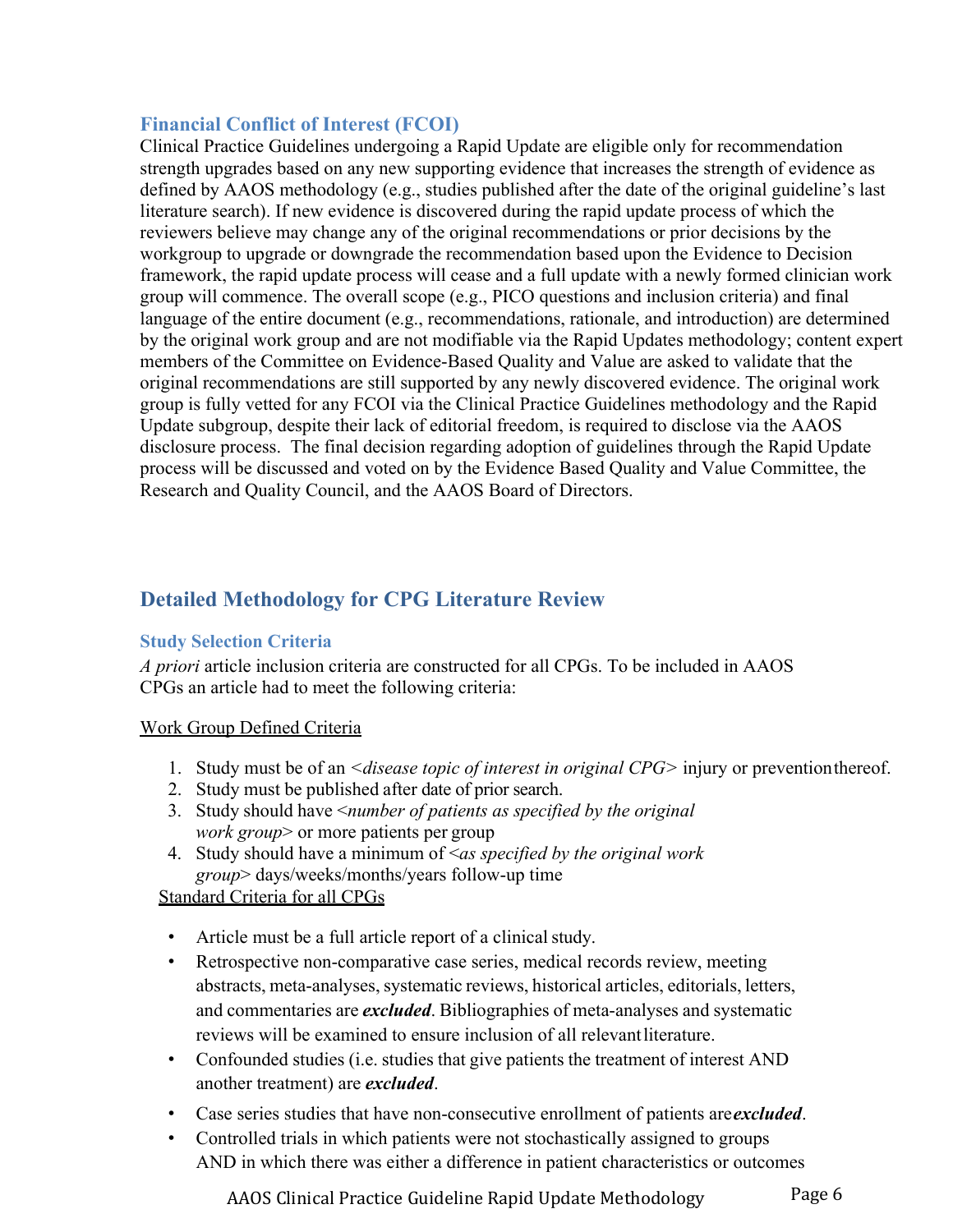at baseline AND where the authors did not statistically adjust for these differences when analyzing the results are *excluded*.

- All studies evaluated as "very low quality" will be *excluded*.
- Composite measures or outcomes are *excluded* even if they are patient-oriented.
- Study must appear in a peer-reviewed publication
- For any included study that uses "paper-and-pencil" outcome measures (e.g., SF-36), only those outcome measures that have been validated will be included
- For any given follow-up time point in any included study, there must be  $\geq 50\%$ patient follow-up (if the follow-up is  $>50\%$  but  $<80\%$ , the study quality will be downgraded by one Level)
- Study must be of humans
- Study must be published in English
- Study results must be quantitatively presented
- Study must not be an in vitro study
- Study must not be a biomechanical study
- Study must not have been performed on cadavers
- We will only evaluate surrogate outcomes when no patient-oriented outcomes are available.

#### **Best Evidence Synthesis**

AAOS CPGs include only the best available evidence for any given patient- oriented outcome addressing a PICO question. Accordingly, we first include the highest quality evidence for any given outcome if it was available (see Methods for Evaluating Evidence for more information). In the absence of two or more occurrences of an outcome at this quality, we consider outcomes of the next lowest quality until at least two or more occurrences of an outcome has been acquired. For example, if there were two 'moderate' quality occurrences of an outcome that addressed a recommendation, we do not include 'low' quality occurrences of this outcome. A summary of the evidence that met the inclusion criteria but was not best available evidence is created for each CPG and can be viewed by recommendation within each document's appendix.

## **Minimally Clinically Important Improvement**

Wherever possible, we consider the effects of treatments in terms of the minimally clinically important difference (MCID) in addition to whether their effects are statistically significant. The MCID is the smallest clinical change that is important to patients and recognizes the fact that there are some treatment-induced statistically significant improvements that are too small to matter to patients. However, there were no occurrences of validated MCID outcomes in the studies included in this clinical practice guideline.

When MCID values from the specific guideline patient population are not available, we use the following measures listed in order of priority:

MCID/MID PASS or Impact Another validated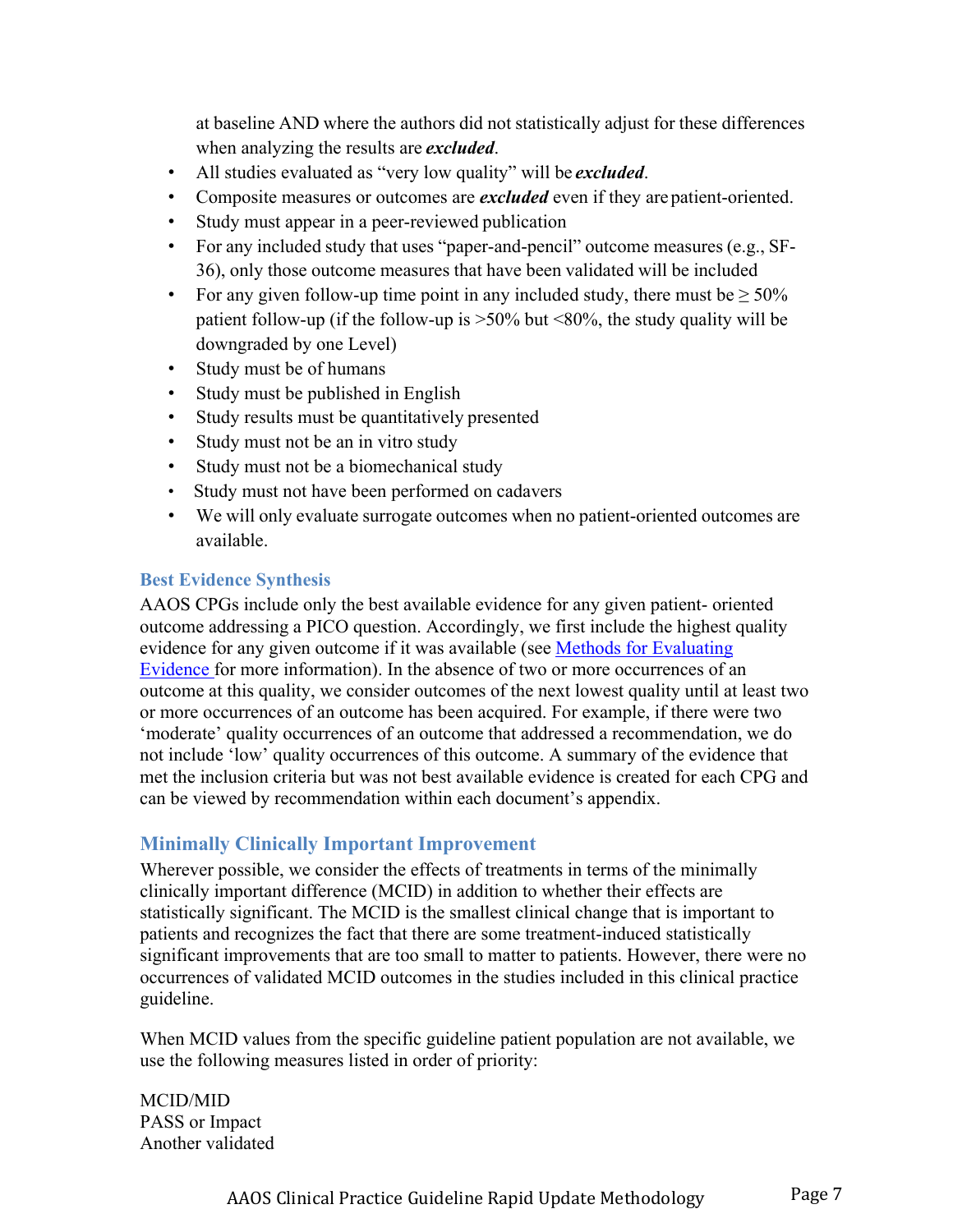measure Statistical Significance

## **Literature Searches**

We begin the systematic review with a comprehensive search of the literature. Articles we consider were published prior to the start date of the search in a minimum of three electronic databases; PubMed, EMBASE, and the Cochrane Central Register of Controlled Trials. The medical librarian conducts the search using key terms determined from the guideline development group's PICO questions.

A CQV methodologist will review/include only primary literature but will supplement the electronic search with a manual search of the bibliographies of secondary literature sources, such as systematic reviews, as available. The methodologist will then evaluate all recalled articles for possible inclusion based on the study selection criteria and will summarize the evidence for the guideline work group who assist with reconciling possible errors and omissions.

A study attrition diagram is provided in the appendix of each document that details the numbers of identified abstracts, recalled and selected studies, and excluded studies that were evaluated in the CPG. The search strategies used to identify the abstracts is also included in the appendix of each CPG document.

## **Methods for Evaluating Evidence**

All articles included from the systematic literature search are appraised by a CQV methodologist for quality. Depending on the type of study encountered, different quality forms are utilized to determine the quality rating of a study. The quality forms used by staff are described below.

#### **Randomized Study Appraisal Form**

*Resources used to develop the Randomized Quality Appraisal System*:

- Higgins JPT, Green S (editors). *Cochrane Handbook for Systematic Reviews of Interventions* Version 5.1.0 [updated March 2011]. The Cochrane Collaboration, 2011. Available from www.handbook.cochrane.org. The following domains are evaluated to determine the study quality of randomized study designs.
- Guyatt, G. H., Oxman, A. D., Sultan, S., et al. (2011). GRADE guidelines: 9. Rating up the quality of evidence. Journal of Clinical Epidemiology, 64(12), 1311–1316.

## *Randomized Study Quality Appraisal Questions*

- Random Sequence Generation
- Allocation Concealment
- Blinding of Participants and Personnel
- Incomplete Outcome Data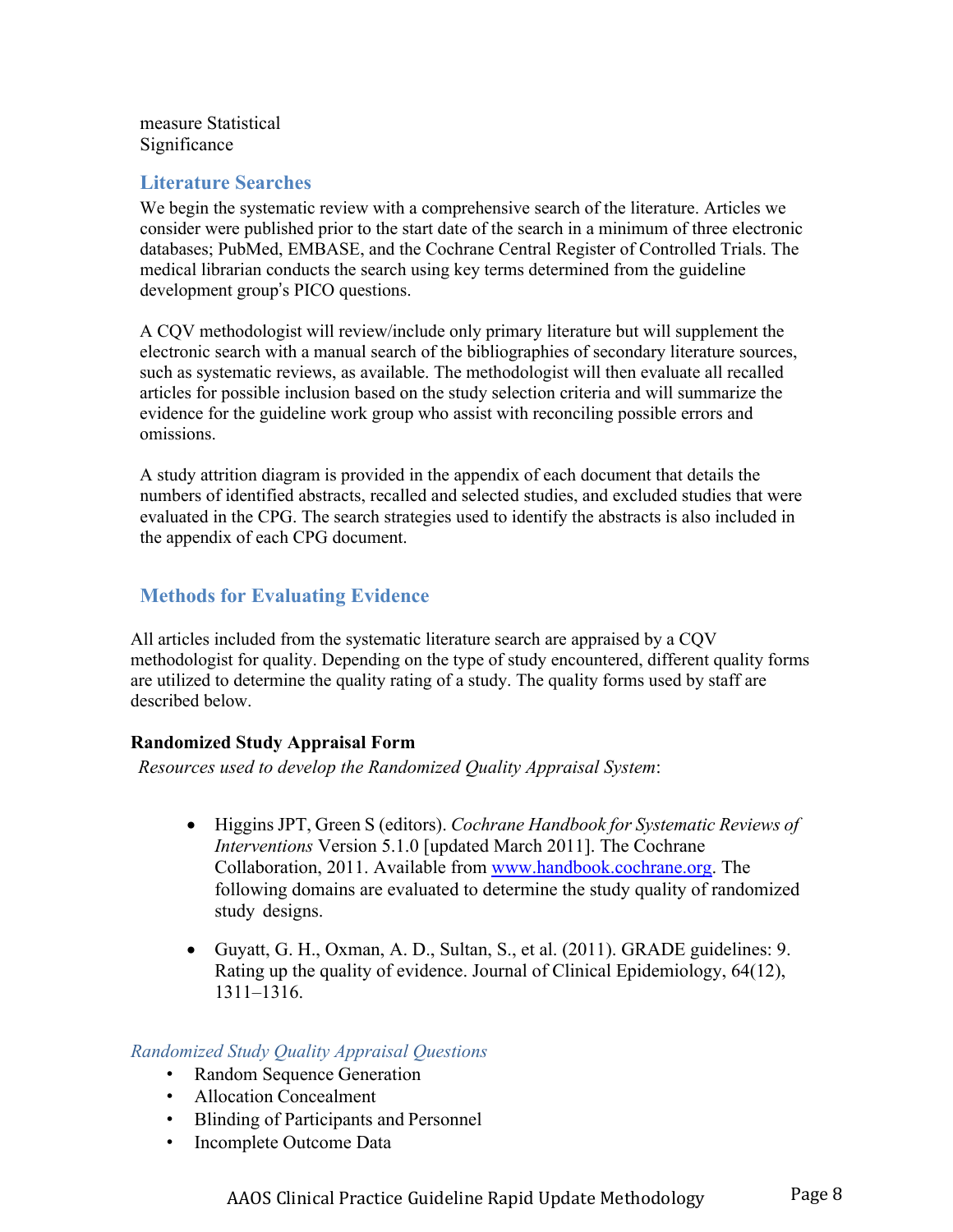- Selective Reporting
- Other Bias

Upgrading Randomized Study Quality Questions

- Is there a large magnitude of effect?
- Influence of All Plausible Residual Confounding
- Dose-Response Gradient

| <b>Randomized Study Design Quality Key</b> |  |  |
|--------------------------------------------|--|--|
|                                            |  |  |

| High Quality Study     | $<$ 2 Flaw             |
|------------------------|------------------------|
| Moderate Quality Study | $\geq$ 2 and < 4 Flaws |
| Low Ouality Study      | $>$ 4 and $<$ 6 Flaws  |
| Very Low Quality Study | $> 6$ Flaws            |

#### **Observational Study Appraisal Form**

*Resources used to develop the Observational Intervention Study Quality Appraisal System*:

- Sterne JAC, Higgins JPT, Elbers RG, Reeves BC and the Development group for ROBINS-I. Risk of Bias In Non-randomized Studies of Interventions (ROBINS-I): detailed guidance, updated 12 October 2016. Available from http://www.riskofbias.info [accessed july 2018
- Guyatt GH, Oxman AD, Vist G, et al. GRADE guidelines: 4. Rating the quality of evidence–study limitations (risk of bias). J Clin Epidemiol 2011;64:407–15.
- Guyatt, G. H., Oxman, A. D., Sultan, S, et al. (2011). GRADE guidelines: 9. Rating up the quality of evidence. Journal of Clinical Epidemiology, 64(12), 1311–1316.

## *Observational Study Design Quality Appraisal Questions*

The following questions are used to evaluate the study quality of observational study designs. Note that all non-randomized intervention studies begin the appraisal process at "low quality" due to design flaws inherent in observational studies. They can only be upgraded to moderate quality in rare cases if they meet one of the criteria for upgrading listed below.

- Does the strategy for recruiting participants into the study differ across groups?
	- o Enrolled new users of a treatment rather than current users of a treatment
	- o Patients were not excluded for outcomes that occurred after the start of the study.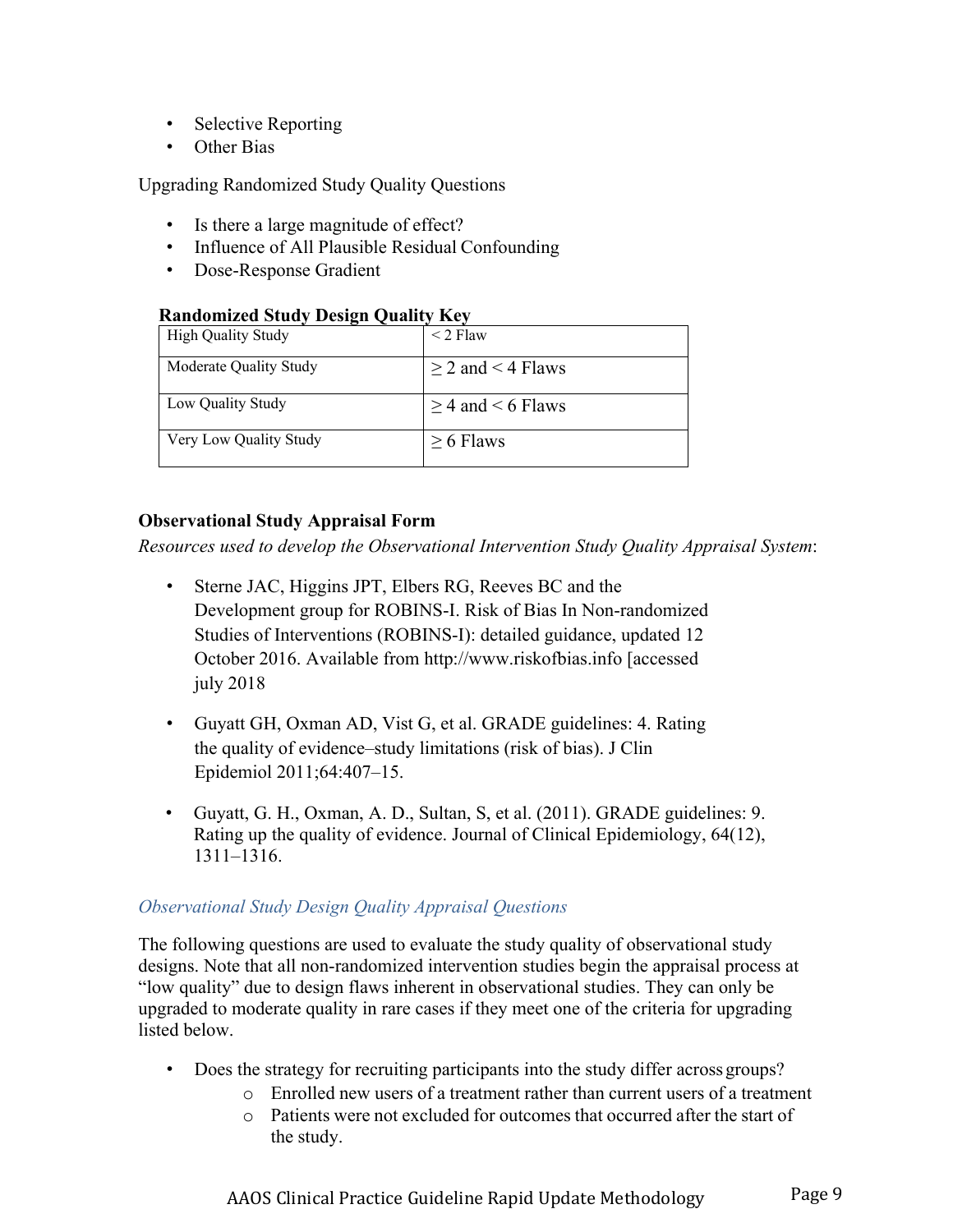- Is treatment status measured/recorded accurately?
	- o measured at the same time treatment started and did not rely on patient recall.
- Did the authors fail to take important confounding variables into account in the design and/or analysis (e.g., through matching, stratification, interaction terms, multivariate analysis, or other statistical adjustment such as instrumental variables)?
- Is there a high risk that outcomes were measured inaccurately?
	- o Measured the same way in all patients
	- o Blinded outcome evaluation or outcome was objective and couldn't be influenced by lack of blinding
- Are there low rates of missing outcome, treatment status, and confounder variable data OR were the rates and/or reasons for missing data similar between groups?
- Were results for all outcomes, statistical analyses and patient populations specified in the methods section, also reported in the results section?
	- o No selective reporting of outcomes
	- o Results from all statistical models described in methods section are reported
	- o Study was not a subgroup analysis of a previously published study
	- o No conflict of interest

Upgrading Observational Study Quality Questions

- Is there a large magnitude of effect?
- Influence of All Plausible Residual Confounding
- Dose-Response Gradient

## **Observational Study Design Quality Key**

| Moderate Quality Study        | Only if upgrade criteria met |
|-------------------------------|------------------------------|
| Low Quality Study             | $<$ 3 flaws                  |
| <b>Very Low Quality Study</b> | $>3$ flaws                   |

#### **Prognostic Study Appraisal Form**

*Resources used to develop the prognostic quality appraisal form* 

- Hayden JA, Co^te' P, Bombardier C. Evaluation of the quality of prognosis studies in systematic reviews. Ann Intern Med. 2006;144:427-37.
- Hayden JA, van der Windt DA, Cartwright JL, Côté P, Bombardier C. Assessing Bias in Studies of Prognostic Factors. Ann Intern Med. 2013 ;158:280–286.

AAOS Clinical Practice Guideline Rapid Update Methodology Page 10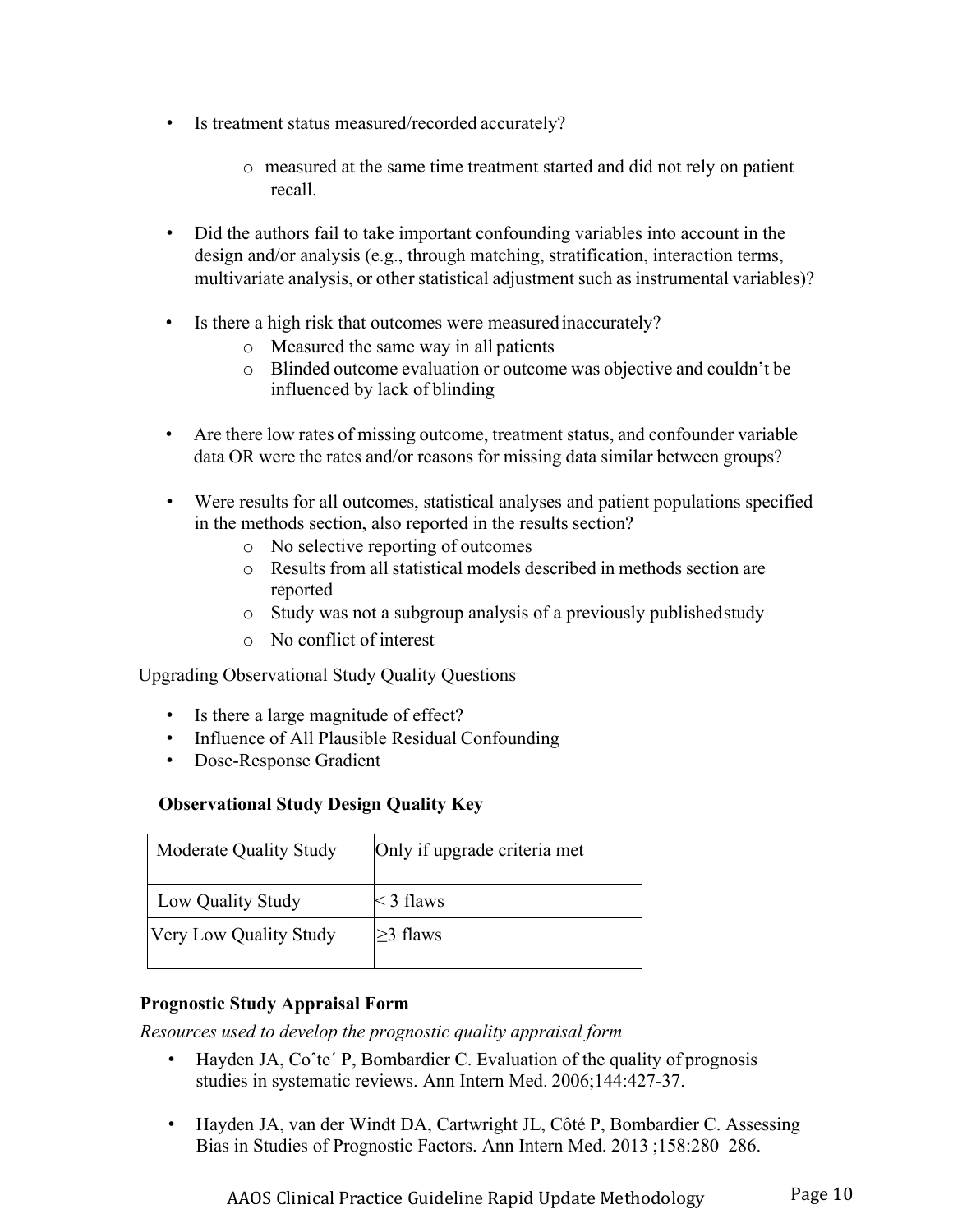• Hayden JA, Côté P, Steenstra IA, Bombardier C. QUIPS-LBP Working Group. Identifying phases of investigation helps planning, appraising, and applying the results of explanatory prognosis studies. J Clin Epidemiol. 2008;2:552–560. doi: 10.1016/j.jclinepi.2007.08.005.

## *Prognostic Study Quality Appraisal Questions*

Univariate studies that do not control for confounding factors automatically start at low quality and can be further downgraded to very low quality if there are additional study limitations. Only confirmatory studies can start out at high quality. Confirmatory studies are designed to determine if a prognostic factor is independently associated with outcomes after controlling for known confounding factors. If a study uses a univariate analysis to screen statistically significant variables into the final multivariate model, or uses stepwise regression modeling techniques, then the study will be rated no higher than moderate quality due to the exploratory nature of these analyses. According to Hayden (2008), exploratory studies constitute weaker prognostic evidence because "it should be recognized that results from multiple studies in this exploratory phase of investigation often have widely varying results, as spurious associations are common, and real effects are sometimes missed, and some associations are present in one population but not in another."

Prognostic questions:

- What study design was used
	- Univariate with no matching or multivariate modeling to control for confounding factors
	- Multivariate or matched study design to account for confounding factors
- Was the spectrum of patients studied for this prognostic variable representative of the patient spectrum seen in actual clinical practice?
- Was loss to follow up unrelated to key characteristics?
- Was the prognostic factor of interest adequately measured in the study to limit potential bias?
- Was the outcome of interest adequately measured in study participants to sufficiently limit bias?
- Were all important confounders adequately measured in study participants to sufficiently limit potential bias?
- Was the statistical analysis appropriate for the design of the study, limiting potential for presentation of invalid results?
	- Adequate number of patients and events per variable in the model
	- Avoidance of exploratory design (no use of stepwise models or univariate screening)
	- Statistical assumptions tested

## **Prognostic Study Design Quality Key**

| <b>High Quality Study</b> | $<$ 1 Flaw             |
|---------------------------|------------------------|
| Moderate Quality Study    | $> 1$ and $< 2$ Flaws  |
| Low Quality Study         | $\geq$ 2 and < 3 Flaws |
| Very Low Quality Study    | $>$ 3 Flaws            |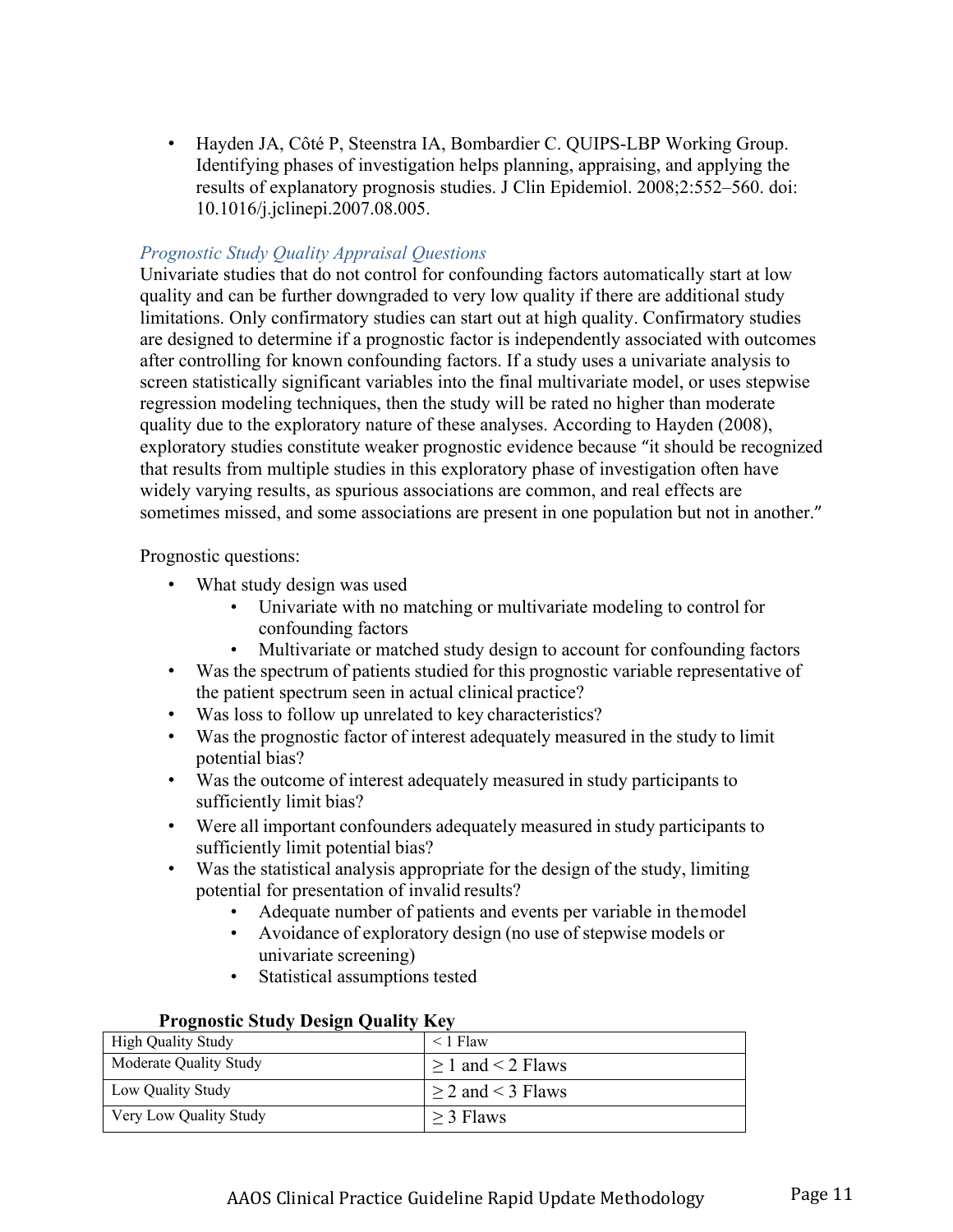## **Diagnostic Study Appraisal Form**

*Resources used to develop the Diagnostic Quality Appraisal System*:

• Whiting PF, Rutjes AW, Westwood ME, Mallett S, Deeks JJ, Reitsma JB, et al. QUADAS-2: A Revised Tool for the Quality Assessment of Diagnostic Accuracy Studies. Ann Intern Med. 2011 ;155:529–536

## *Diagnostic Study Quality Appraisal Questions*

#### *The following types of bias are considered when evaluating study quality for diagnostic studies*

- Patient selection/spectrum bias
	- o Consecutive or random sample of patients were enrolled, and inappropriate exclusions were avoided
- Index test bias
	- o Index test was interpreted without knowledge of reference test results
	- o Test positivity thresholds were prespecified, instead of using the optimal threshold that was determined after the start of the study.
- Reference standard bias
	- o Reference standard is likely to correctly classify the target condition
	- o Reference standard is interpreted without knowledge of index test results
- Flow and timing
	- o Disease status is unlikely to have changed between when the index and reference tests were performed
	- o All patients received verification with the same reference standard
	- o All patients recruited into the study were included in the final analysis

## *The following questions are asked to determine the applicability/generalizability of the diagnostic study*

- Are there concerns that patients in study or clinical settings are not generalizable to the full population or clinical settings relevant to the review question?
- Are there concerns that variations in test technology, execution, or interpretation in different clinical settings may affect diagnostic accuracy?
- Is there concern that the target condition as defined by the reference standard does not match the condition asked about in the PICO question?

## **Diagnostic Study Design Quality Key**

| <b>High Quality Study</b> | $\leq$ 1 Flaw         |
|---------------------------|-----------------------|
| Moderate Quality Study    | $> 1$ and $< 2$ Flaws |
| Low Quality Study         | $>$ 2 and $<$ 3 Flaws |
| Very Low Quality Study    | $\geq$ 3 Flaws        |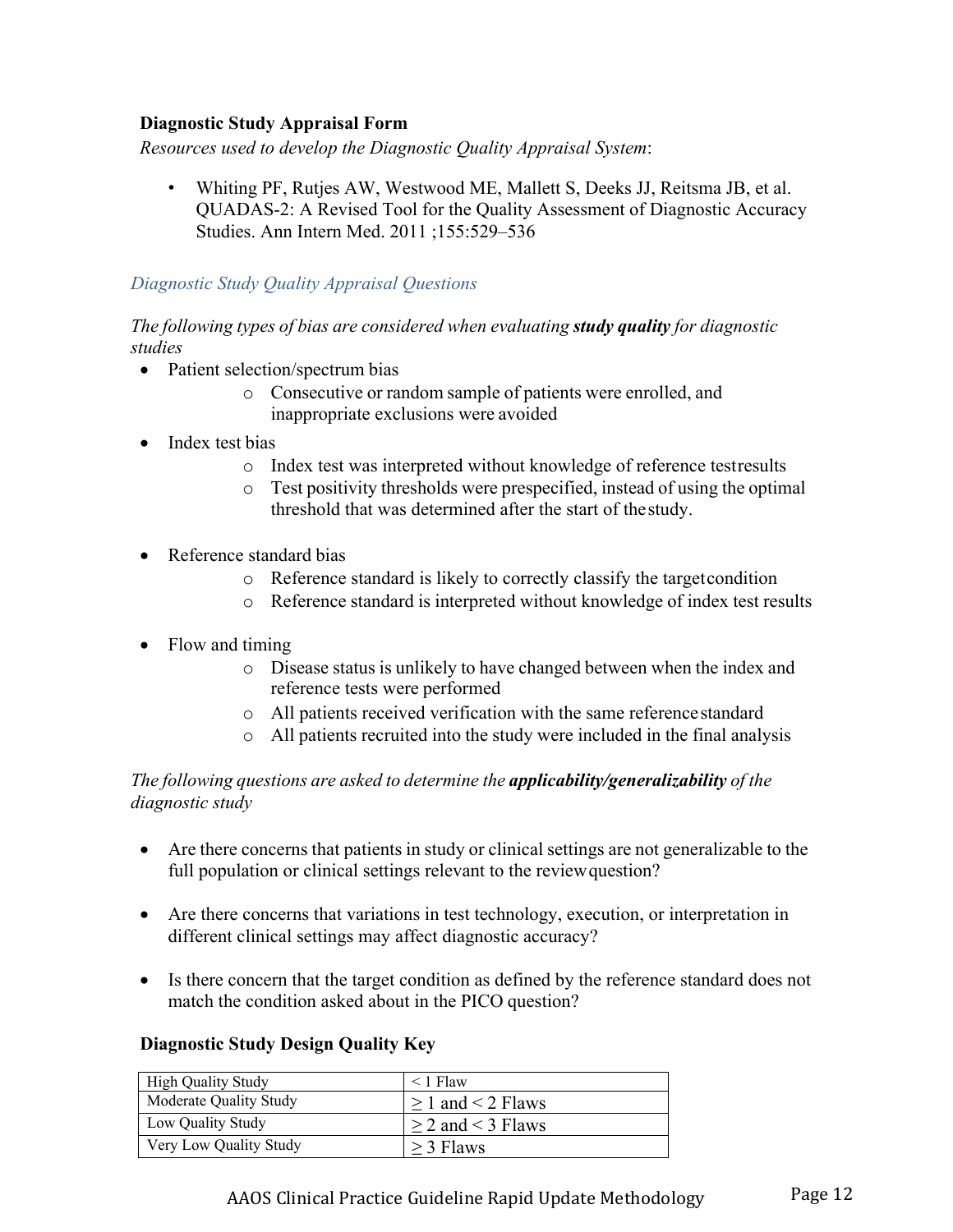## **Strength of Evidence**

The process for determining strength of evidence also considers the following domains:

- 1. **Consistency/heterogeneity** of results between studies. Do the results vary widely between studies in terms of strength of effect and direction of effect?
- **2. Indirectness/generalizability** 
	- a. Indirectness of patient population. Is the population of the studies applicable to general clinical practice?
	- b. Indirectness of interventions. That is, are the interventions in the studies applied in the same way as they would be in general clinical settings, and are they available in all clinical settings?
	- c. Indirectness of outcomes. Are all relevant outcomes and follow up times evaluated in the included studies? Or, does the evidence only consist of surrogate or intermediate outcomes?
- **3. Imprecision of results**. Are effect estimates from the studies, or the pooled effect in a meta-analysis, highly imprecise, with very wide confidence intervals? For example, if confidence intervals include what might be considered a strong effect, even though the outcome is not statistically significant, the strength of evidence would be downgraded.
- **4. Tradeoff between benefits and harms.** A moderate or strong recommendation can only be made if the benefits of implementing the recommendation clearly outweigh the harms. For example, if multiple high quality RCTs showed that a treatment improves patient reported outcomes, but also greatly increased the risk of serious adverse events, the strength of evidence would be downgraded to limited.

## **Defining the Strength of the Recommendations**

Judging the quality of evidence is only a steppingstone towards arriving at the strength of a CPG recommendation. The strength of recommendation also takes into account the quality, quantity, and the trade-off between the benefits and harms of a treatment, the magnitude of a treatment's effect, and whether data exists on critical outcomes.

Strength of recommendation expresses the degree of confidence one can have in a recommendation. As such, the strength expresses how possible it is that a recommendation will be overturned by future evidence. It is very difficult for future evidence to overturn a recommendation that is based on many high quality randomized controlled trials that show a large effect. It is much more likely that future evidence will overturn recommendations derived from a few small retrospective comparative studies. Consequently, recommendations based on the former kind of evidence are given a "strong" strength of recommendation and recommendations based on the latter kind of evidence are given a "limited" strength.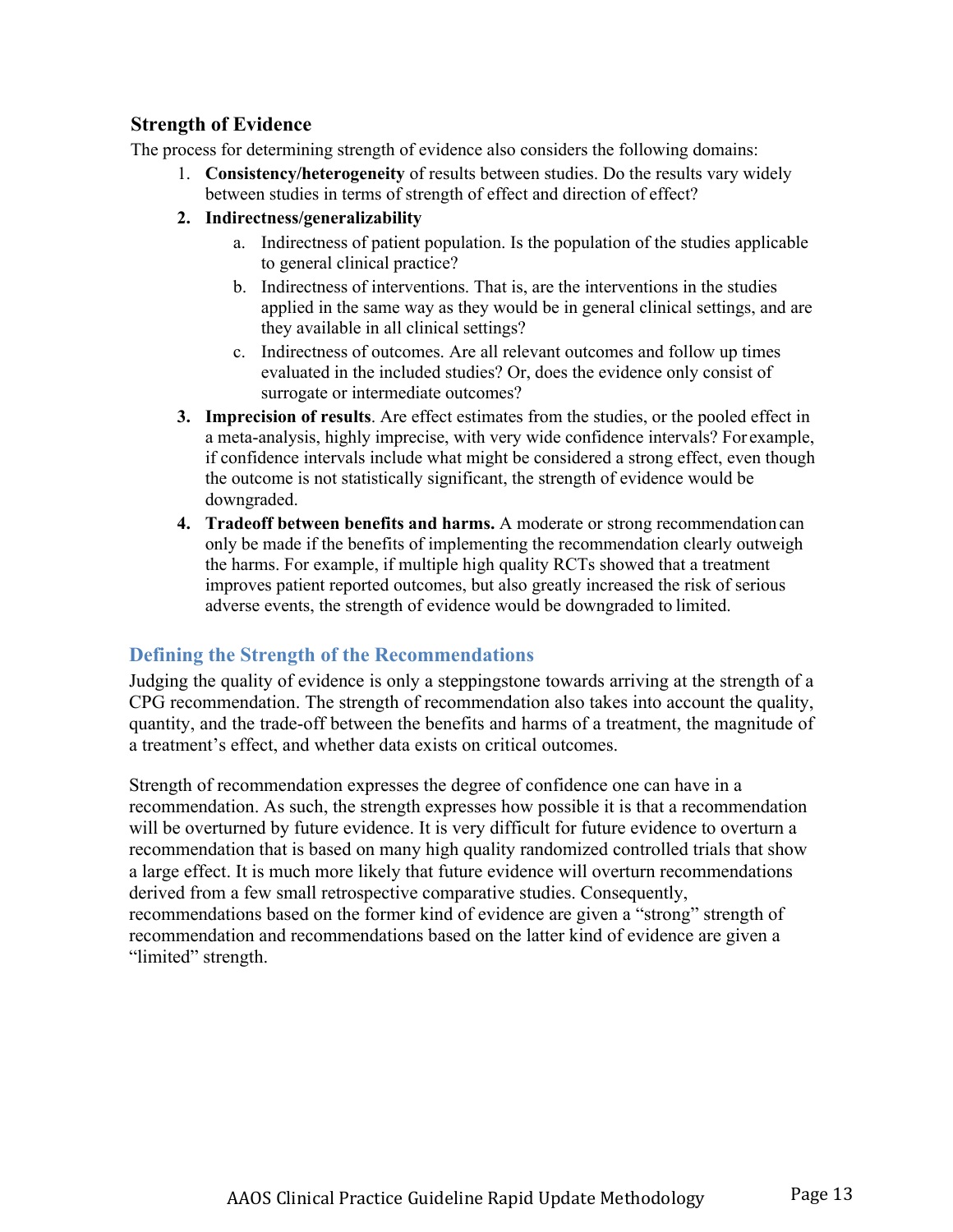| Strength of<br>Recommendation | Overall Strength<br>Of Evidence       | Description of<br>Evidence quality                                                                                                                                                                                                                                                    | <b>Strength Visual</b> |
|-------------------------------|---------------------------------------|---------------------------------------------------------------------------------------------------------------------------------------------------------------------------------------------------------------------------------------------------------------------------------------|------------------------|
| <b>Strong</b>                 | <b>Strong or Moderate</b>             | Evidence from two or more<br>"High" quality studies with<br>consistent findings for<br>recommending for or against the<br>intervention. Or Rec is upgrade from<br>Moderate using the EtD framework                                                                                    |                        |
| Moderate                      | <b>Strong, Moderate or</b><br>Limited | Evidence from two or more "Moderate"<br>quality<br>studies with consistent findings, or<br>evidence from a single "High" quality<br>study for recommending for or against<br>the intervention. Or Rec is upgraded or<br>downgraded from Limited or Strong<br>using the EtD framework. |                        |
| <b>Limited</b>                | <b>Limited or Moderate</b>            | Evidence from one or more "Low"<br>quality studies with consistent findings<br>or evidence from a single "Moderate"<br>quality study recommending for or<br>against the intervention. Or Rec is<br>downgraded from Moderate using the<br>EtD Framework.                               | <b>hotel</b>           |
| <b>Consensus</b>              | No reliable evidence                  | There is no supporting evidence, or<br>higher quality evidence was downgraded<br>due to major concerns addressed in the<br>EtD framework. In the absence of<br>reliable evidence, the guideline work<br>group is making a recommendation<br>based on their clinical opinion.          |                        |

# **Table 1. Strength of Recommendation Descriptions**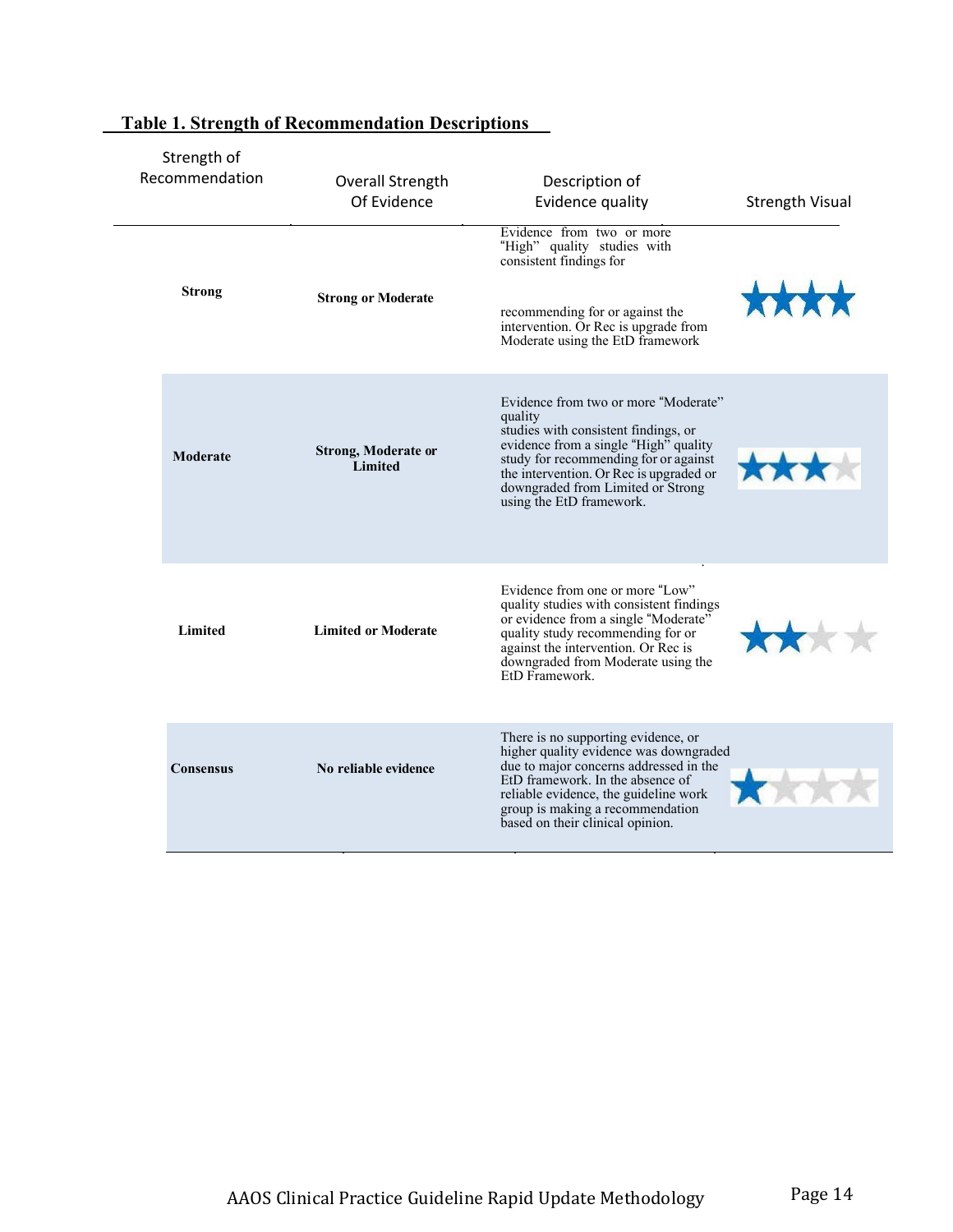## **Applying the Recommendations to Clinical Practice**

To increase the practicality and applicability of the guideline recommendations in this document, the information listed in Table 3 provides assistance in interpreting the correlation between the strength of a recommendation and patient counseling time, use of decision aids, and the impact of future research

| <b>Strength of</b><br>Recommendation | <b>Patient Counseling</b><br>(Time) | <b>Decision Aids</b>                                                                                                         | <b>Impact of</b><br><b>Future</b><br>Research |
|--------------------------------------|-------------------------------------|------------------------------------------------------------------------------------------------------------------------------|-----------------------------------------------|
| <b>Strong</b>                        | Least                               | Important,<br>Least<br>unless the evidence<br>supports<br>no<br>difference<br>between<br>two<br>alternative<br>interventions | Not likely to change                          |
| Moderate                             | Less                                | Less important                                                                                                               | Less likely to<br>change                      |
| Limited                              | More                                | Important                                                                                                                    | Change<br>possible/anticipated                |
| Consensus                            | Most                                | Most<br>Important                                                                                                            | Impact unknown                                |

#### **Table 2. Clinical Applicability: Interpreting the Strength of a Recommendation**

## **Statistical Methods**

## *Analysis of Intervention/Prevention Data*

When possible, the AAOS CQV Unit recalculates the results reported in individual studies and compiles them to answer the recommendations. The results of all statistical analysis by the AAOS CQV Unit are conducted using SAS 9.4. SAS is used to determine the magnitude, direction, and/or 95% confidence intervals of the treatment effect. For data reported as means (and associated measures of dispersion) the mean difference between groups and the 95% confidence interval is calculated and a two-tailed t-test of independent groups is used to determine statistical significance. When published studies report measures of dispersion other than the standard deviation the value is estimated to facilitate calculation of the treatment effect. In studies that report standard errors or confidence intervals, the standard deviation is back-calculated. In some circumstances statistical testing is conducted by the authors and measures of dispersion is not reported. In the absence of measures of dispersion, the results of the statistical analyses conducted by the authors (i.e. the p-value) are considered as evidence. For proportions, we report both the proportion and percentage of patients that experienced an outcome. The variance of the arcsine difference is used to determine statistical significance. P-values < 0.05 are considered statistically significant.